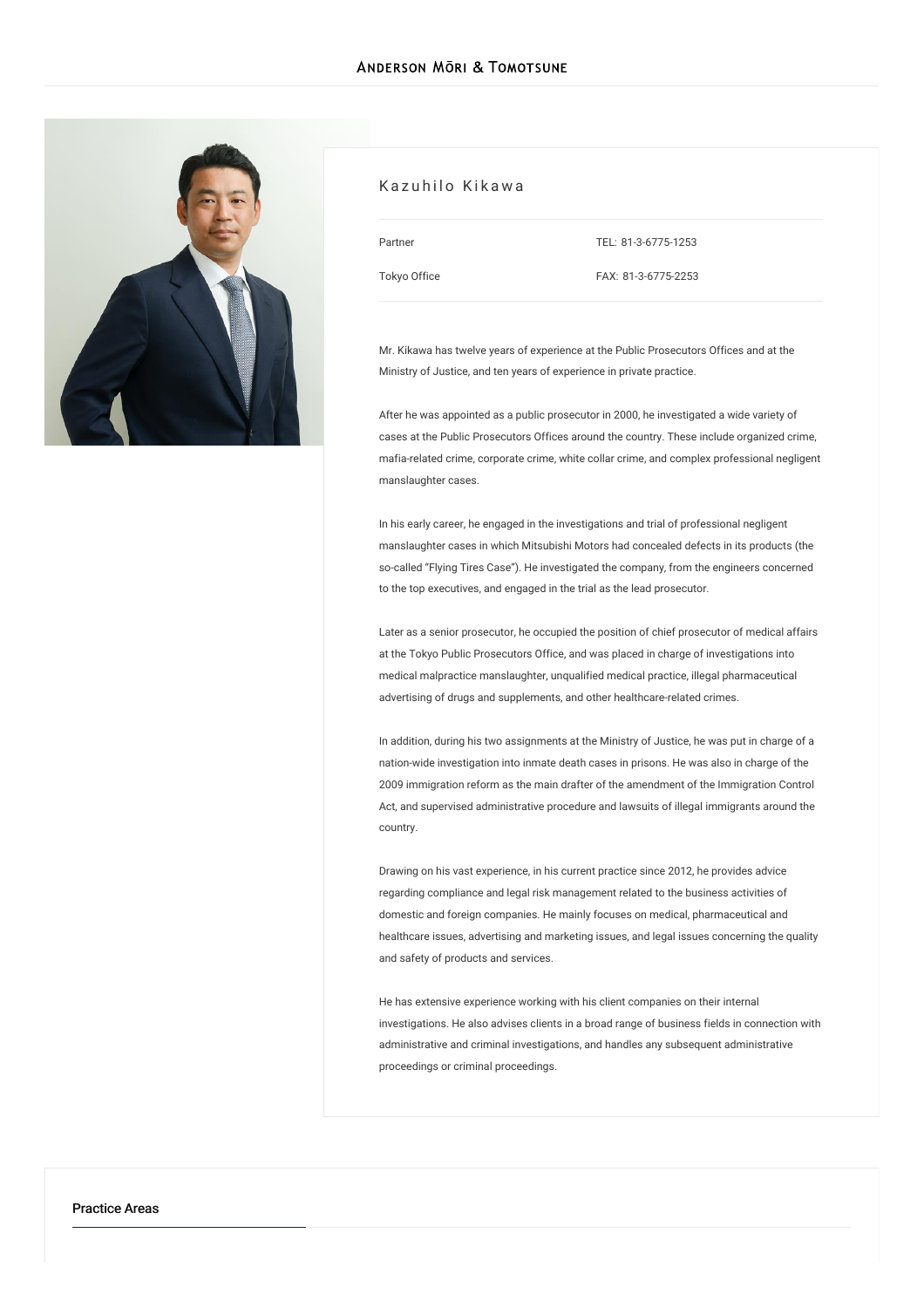Government [Investigations](/en/services/practices/government-investigation-crisis-management) and Crisis

Management **Dispute [Resolution](/en/services/practices/dispute-resolution)** 

| <b>Topics</b>                |                                 |
|------------------------------|---------------------------------|
| Achievements<br>Apr 14, 2022 | Best Lawyers 2023               |
| Achievements<br>Jan 13, 2022 | The Legal 500 Asia Pacific 2022 |
| Achievements<br>Apr 15, 2021 | Best Lawyers 2022               |

## Practice Groups

Corporate Crisis Management Practice Group Dispute Resolution Group Life Sciences and Health Care Practice Group

# Background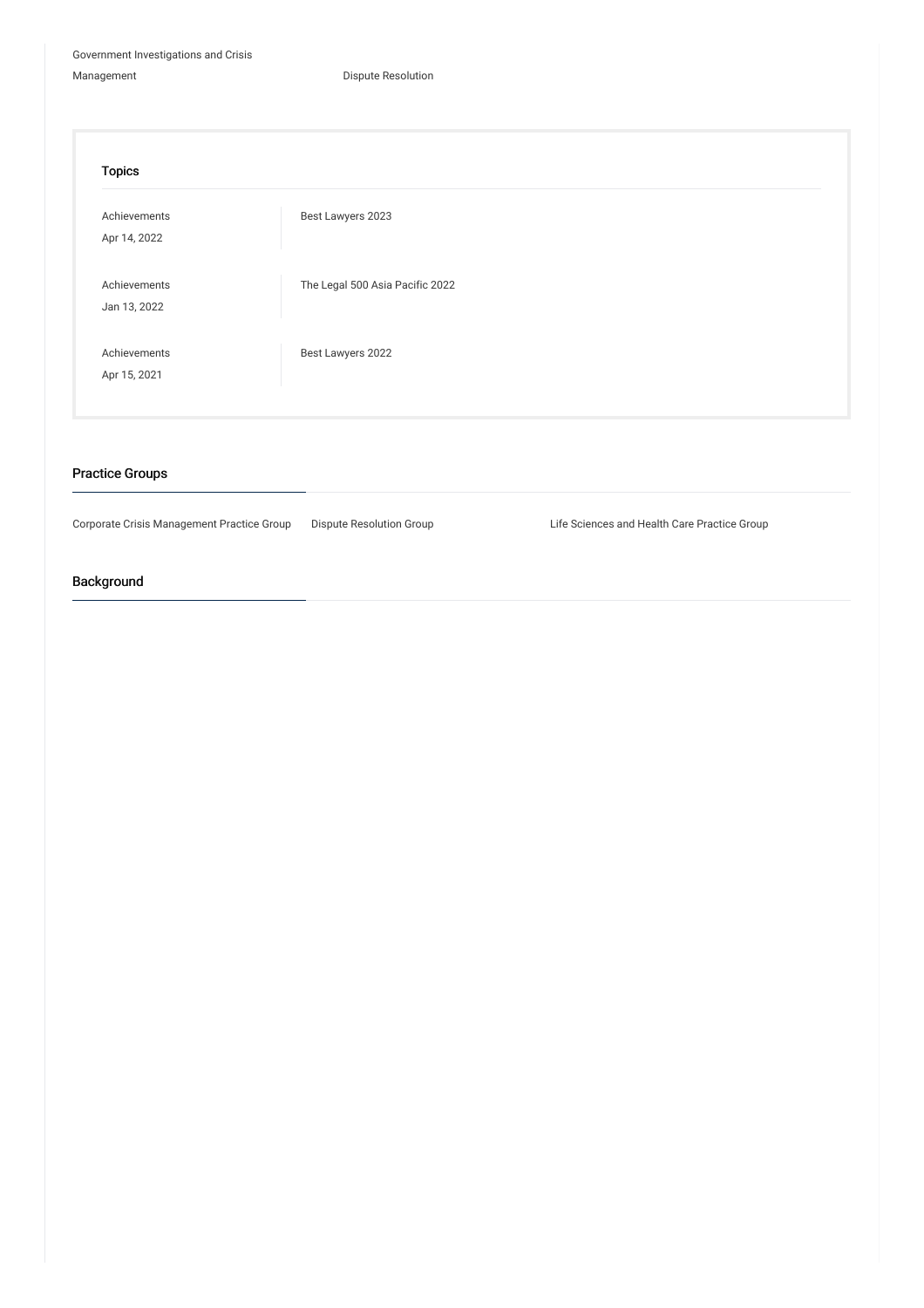| Mar 1998            | Kyoto University (LL.B.)                                                                                                          |
|---------------------|-----------------------------------------------------------------------------------------------------------------------------------|
| Apr 1998 - Mar 2000 | The Legal Training and Research Institute of the Supreme Court of Japan                                                           |
| Apr 2000            | <b>Tokyo District Public Prosecutors Office</b>                                                                                   |
| Jun 2000            | Takamatsu District Public Prosecutors Office (Investigation Department/Special Investigation Department)                          |
| Apr 2001            | Naha District Public Prosecutors Office (In charge of international crime/mafia crime)                                            |
| Apr 2003            | Tokyo District Public Prosecutors Office                                                                                          |
| Apr 2003            | The Ministry of Justice, Criminal Affairs Bureau (Inmate Death Record Investigation Team)                                         |
| Apr 2004            | Yokohama District Public Prosecutors Office (Special Investigation Department/Trials Department)                                  |
| Apr 2005            | Okayama District Public Prosecutors Office (Instructor of legal trainees/In charge of international crime)                        |
| Apr 2007            | The Ministry of Justice, Immigration Bureau, Adjudication Division (In charge of administrative litigation/refugee recognition)   |
| Apr 2008            | The Ministry of Justice, Immigration Bureau, Office of Counselor (In charge of 2009 immigration reform)                           |
| Apr 2010            | Tokyo District Public Prosecutors Office (Chief Prosecutor of Medical Affairs at Investigation Division)                          |
| Apr 2012            | Registered as a private practitioner                                                                                              |
| Jul 2014            | Graduate study, University of California, Berkeley, School of Law (LL.M.)                                                         |
| Sep 2017            | Member of "Study Group on Appropriate Medical Information," Health Policy Bureau of the Ministry of Health, Labour and Welfare    |
| May 2018            | Member of "Study Group on advertisements of massage and shiatsu practitioners, acupuncturists, moxibustion practitioners and judo |
|                     | therapists," Health Policy Bureau of the Ministry of Health, Labour and Welfare                                                   |
|                     |                                                                                                                                   |